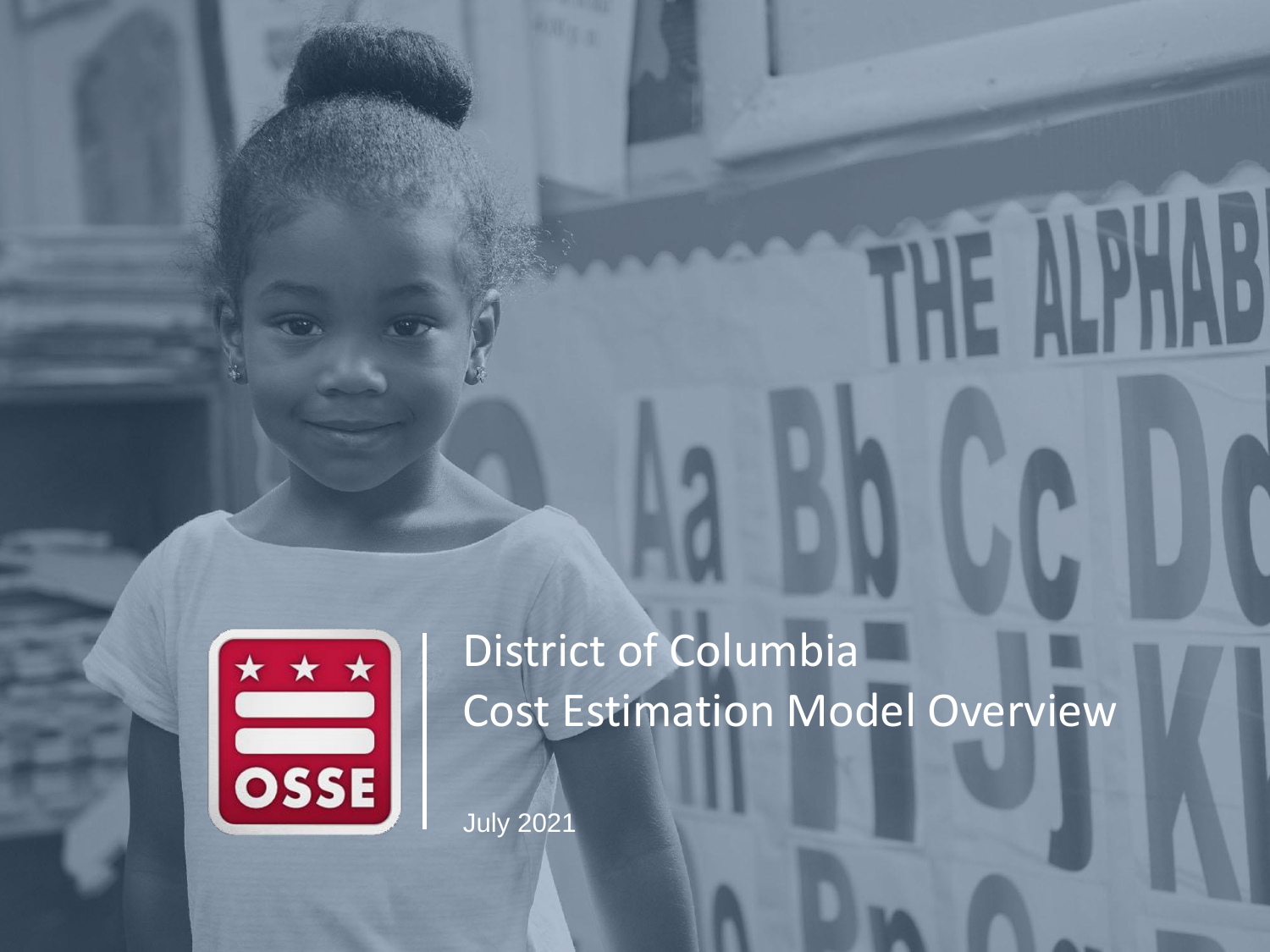# **Background Recap**

- As in previous years, OSSE chose to use a cost model approach to rate setting, as opposed to a market rate survey
- A cost estimation model **estimates the cost of care** by incorporating data and assumptions to model what expected costs would be under different scenarios
- The District of Columbia believes the cost estimation model is the **most accurate way** to reflect the actual cost of care
- The District is a national leader in this work and one of only two jurisdictions to receive approval to use alternative methodology during this CCDF plan submission cycle

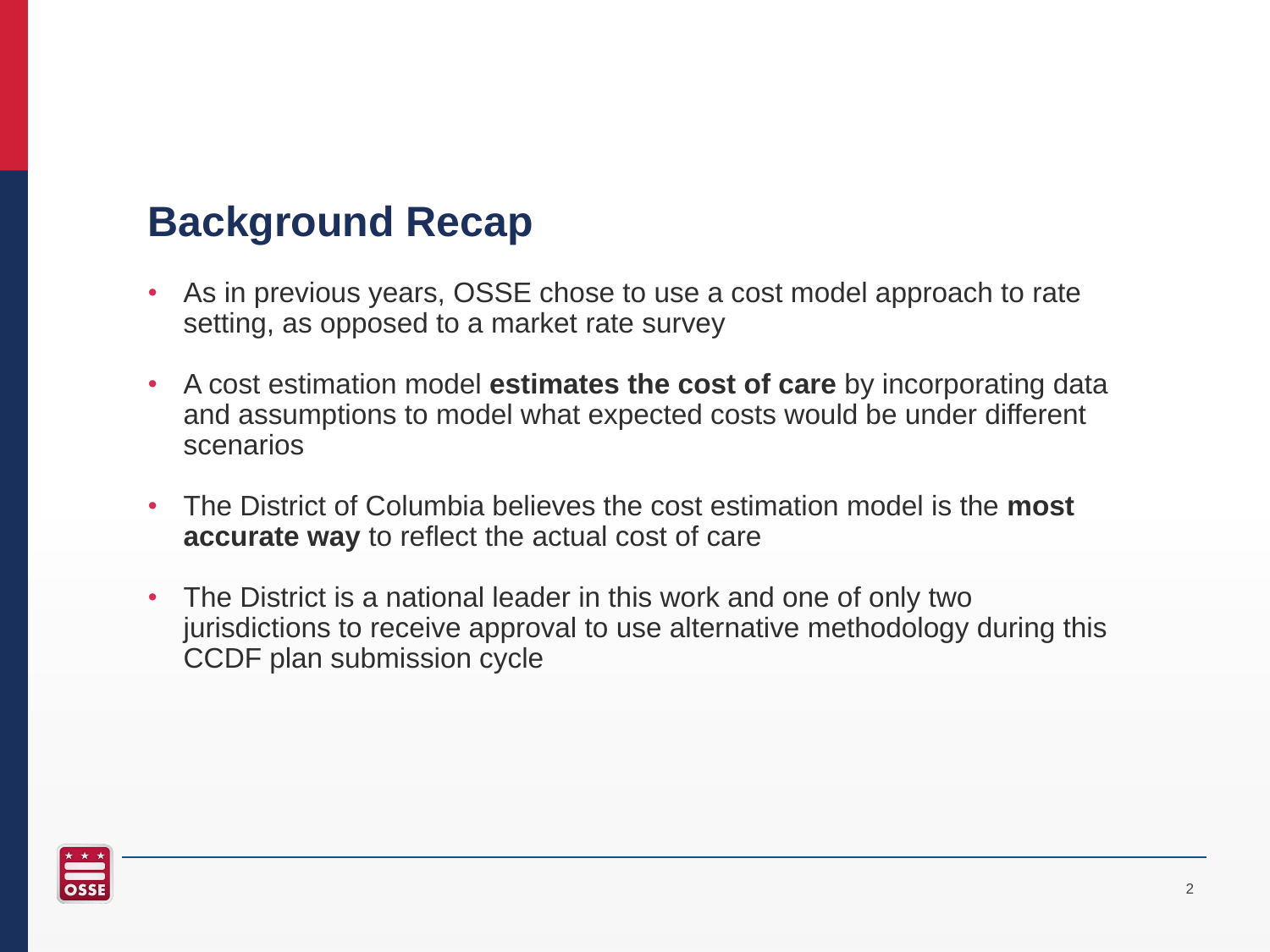# **Timeline for Updating the Cost Model**

| <b>Date</b>                          | <b>Action</b>                                                                                                            |
|--------------------------------------|--------------------------------------------------------------------------------------------------------------------------|
| Jan. 28, 2021                        | <b>State Early Childhood Development Coordinating Council</b><br>(SECDCC) approves OSSE's use of alternative methodology |
| April 15, 2021                       | OSSE's request to use alternative methodology is approved by<br><b>ACF</b>                                               |
| April - May, 2021                    | OSSE presents alternative methodology to groups of<br>stakeholders for input and discussion                              |
| Spring 2021                          | OSSE convenes internal working group and national cost model<br>experts to update cost estimation model and analysis     |
| <b>July 22, 2021</b>                 | OSSE presents updates to SECDCC                                                                                          |
| Within 30 days of plan<br>submission | Cost model analysis report published                                                                                     |

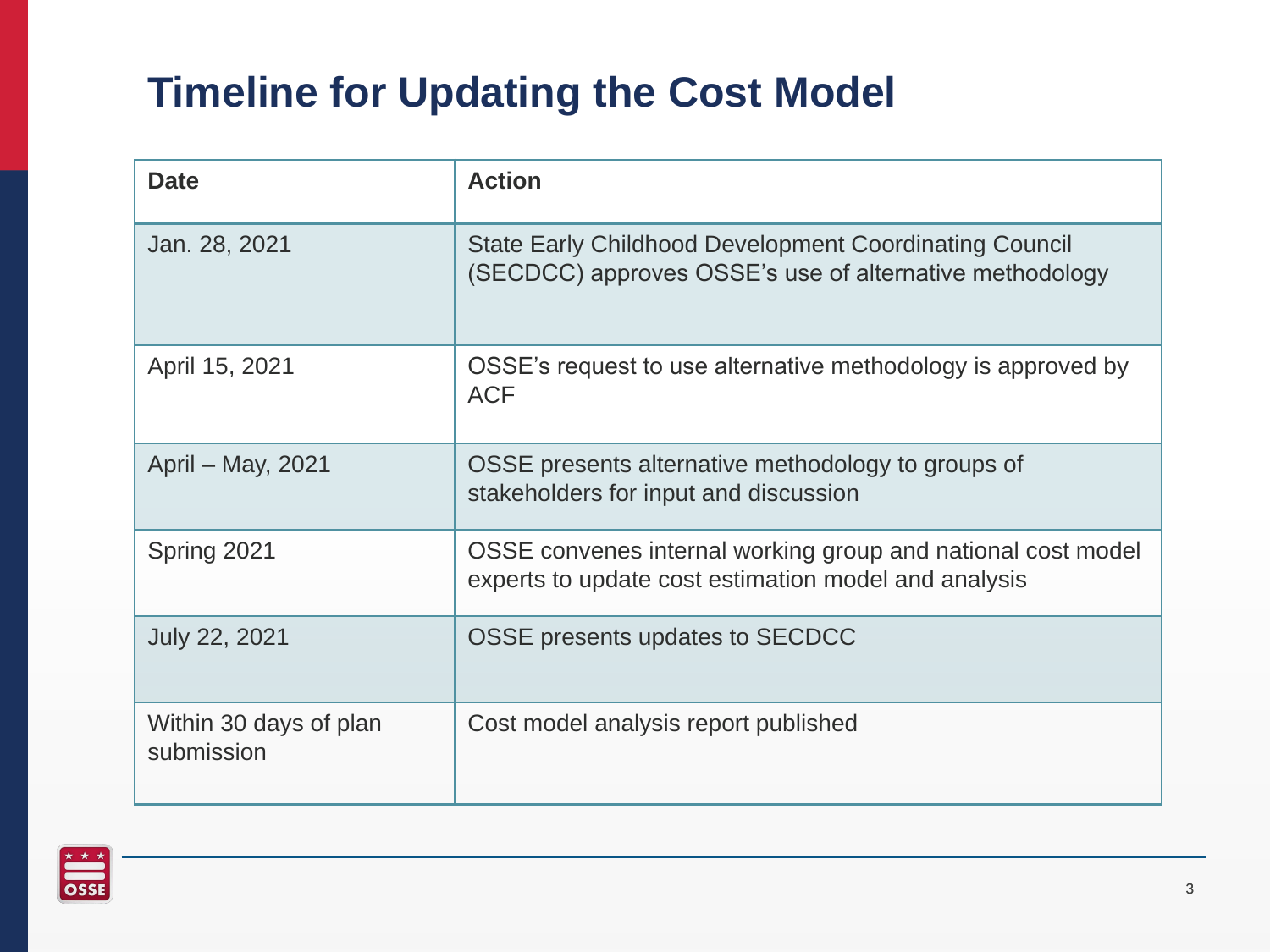#### **Stakeholder Meetings**

- As part of the process, OSSE consulted stakeholders to update and validate:
	- **Cost drivers**
	- **Personnel assumptions**
	- Non-personnel assumptions
	- Revenue
	- **Operating assumptions**
- Robust discussions regarding salaries, health benefits, accurate mix of personnel to include for centers and homes
- Updated cost model inputs and assumptions based on these discussions

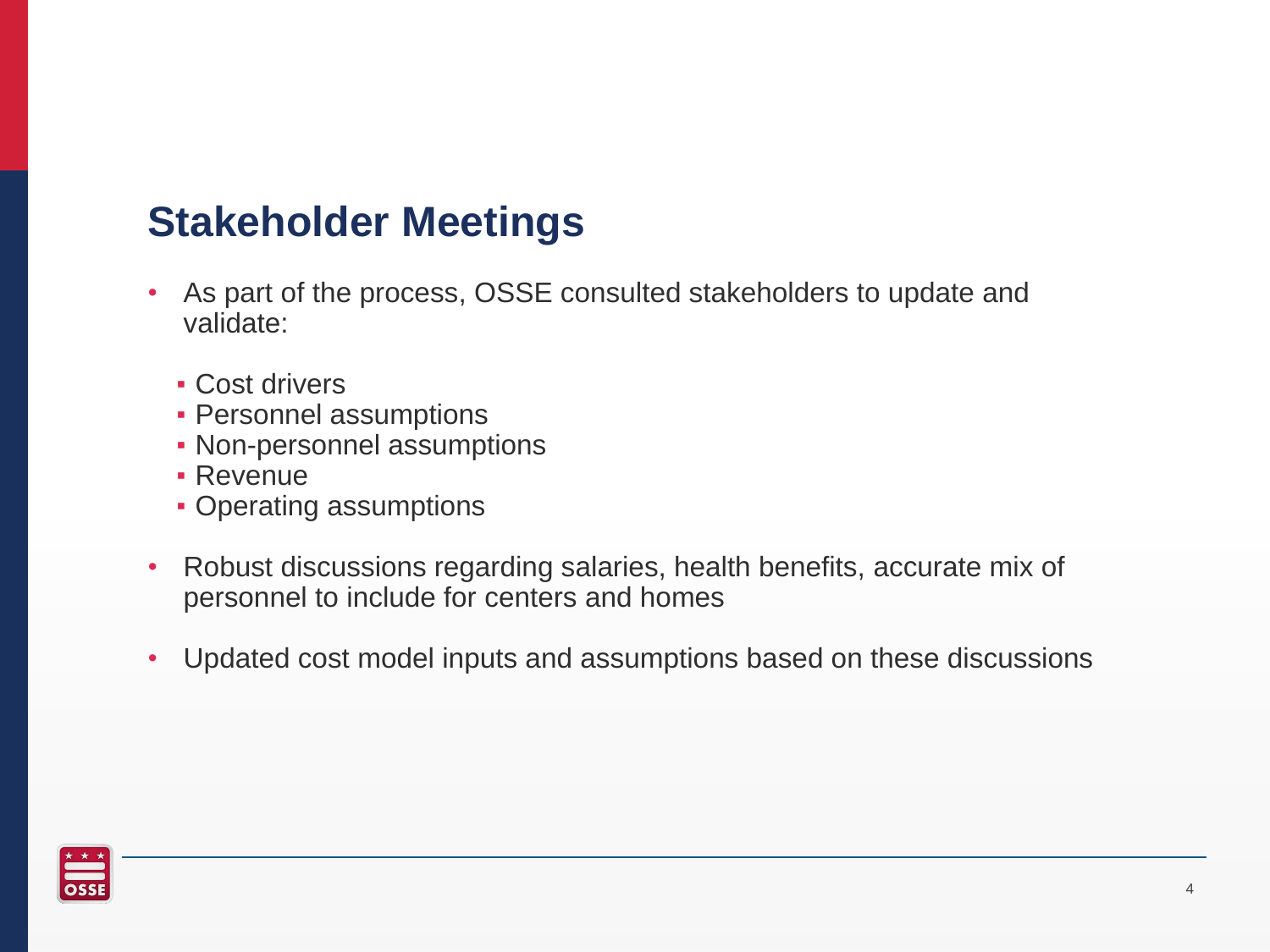# **Stakeholder Meetings**

| <b>Date</b>    | <b>Stakeholder Group</b>                                                                                                                                                                         |
|----------------|--------------------------------------------------------------------------------------------------------------------------------------------------------------------------------------------------|
| March 3, 2021  | Initial meeting to discuss approach and request meetings with<br>smaller groups to validate model assumptions and data<br>collection.<br>Attendees from DC Head Start Association. DC Director's |
|                | Exchange, DCAEYC, DC Family Child Care Association,<br><b>Washington Association of Child Care Centers</b>                                                                                       |
| April 7, 2021  | <b>DCAEYC</b>                                                                                                                                                                                    |
| April 7, 2021  | <b>DC Head Start Association</b>                                                                                                                                                                 |
| April 20, 2021 | <b>OSSE Child Care Provider Recovery Group</b>                                                                                                                                                   |
| April 20, 2021 | <b>Washington Association of Child Care Centers</b>                                                                                                                                              |
| April 23, 2021 | <b>Multicultural Spanish Speaking Provider Association</b>                                                                                                                                       |
| May 12, 2021   | <b>Family Child Care Association</b>                                                                                                                                                             |

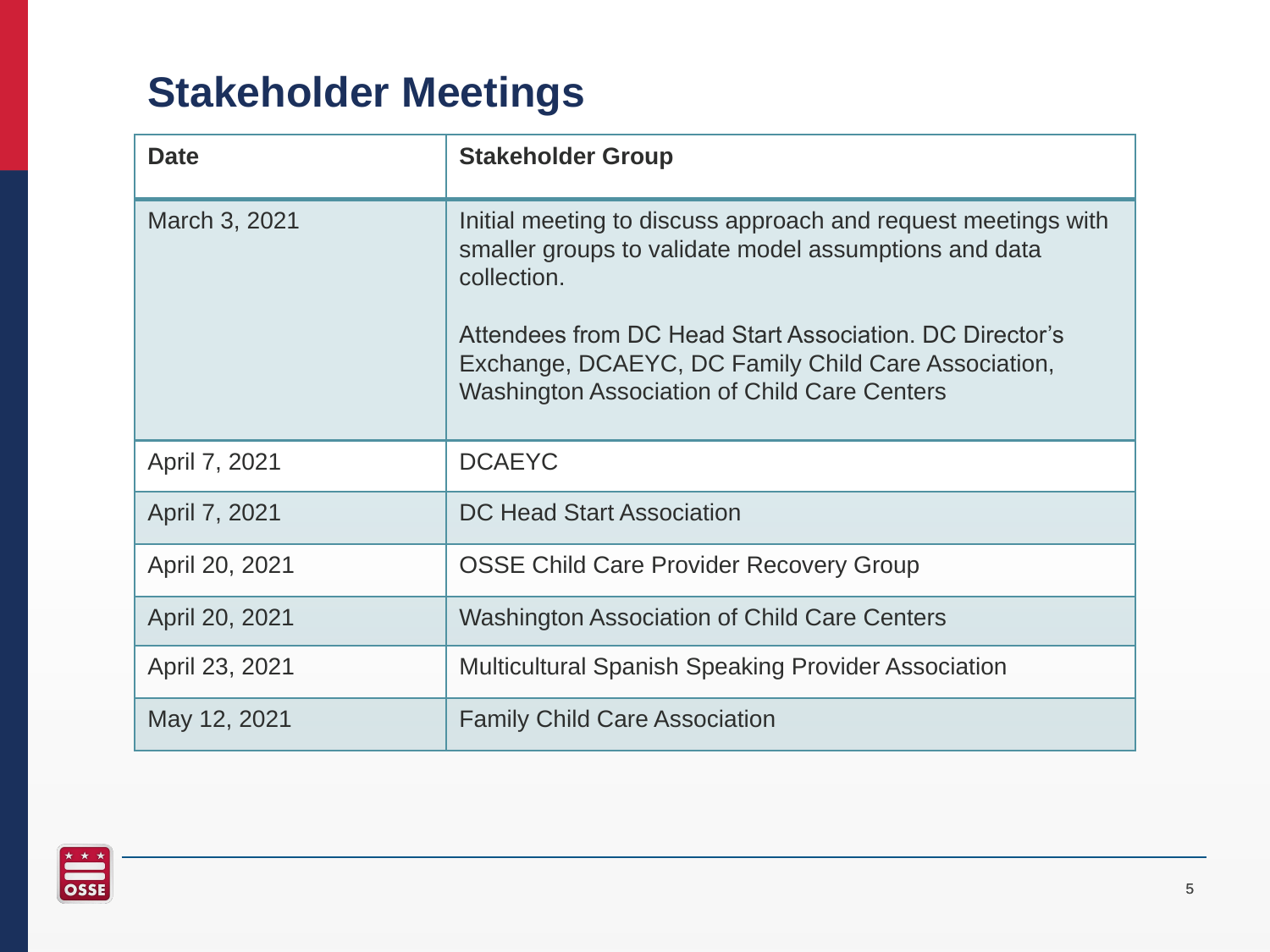#### **Review of the Cost Model**

- Cost model scenarios show the effect of size of facility, child's age, Capital Quality designation, enrollment and other factors have on provider revenues
- The inputs (and results) in each scenario are based on an average approximation of a child care facility
- The cost model enables OSSE to calculate the cost per child for different scenarios based on the total expenses and number of children enrolled by age group
- The cost model also enables OSSE to calculate the estimated revenue for a facility under different scenarios based on the inputs and operating assumptions
- The results of this analysis will inform the subsidy reimbursement rates, based on funding availability

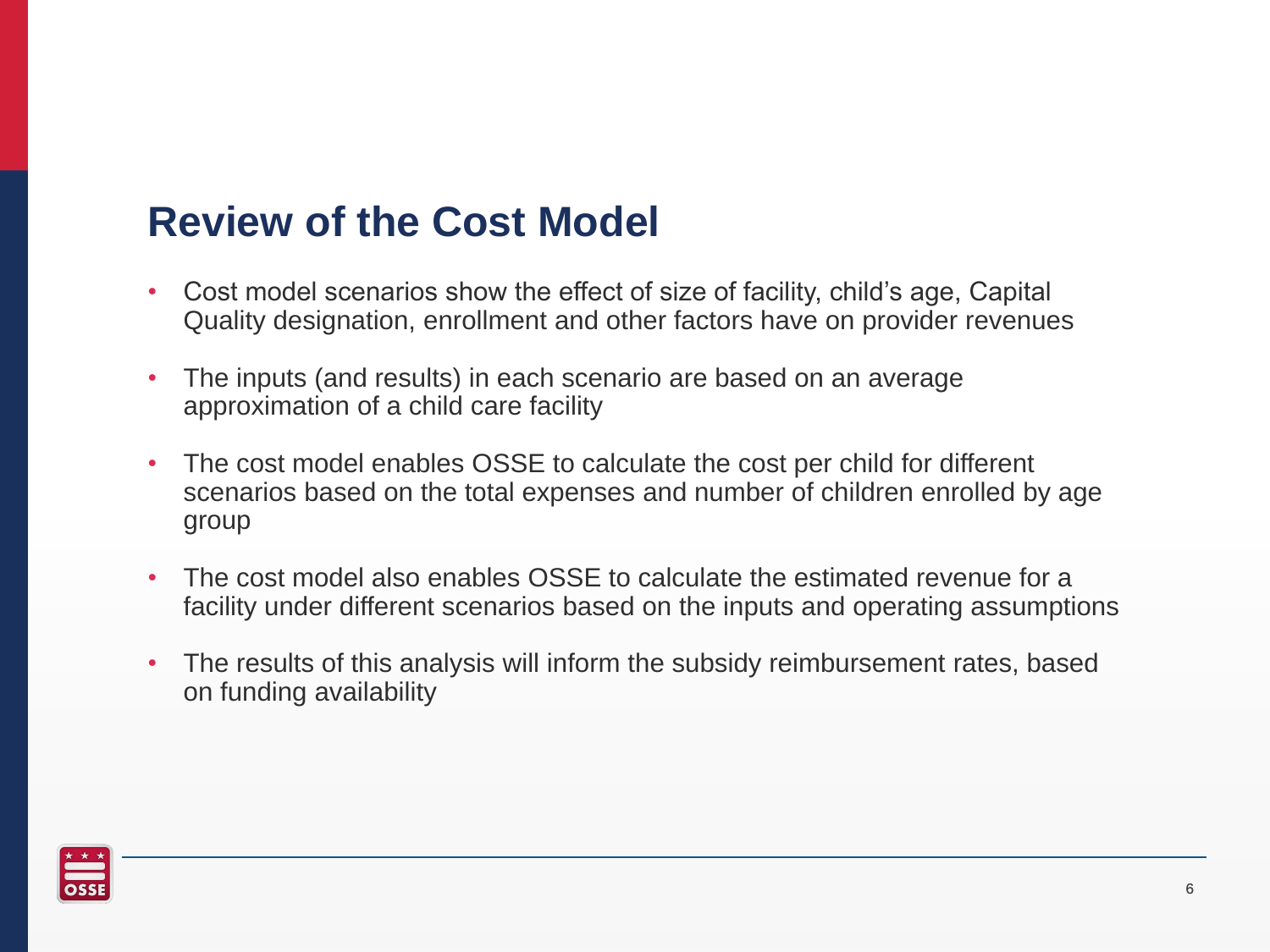#### **Inputs to the Cost Model Scenarios Include**

- Capital Quality designation
- Number of classrooms by age group (facility size)
- **Salaries and benefits** 
	- Health insurance **(included for all providers)**
	- Number of sick days (10)
	- Number of paid leave days (10)
	- Staff time for professional development **(40 hours annually)**
- **Additional program participation:** 
	- Level 2 provider (Y/N)
	- QIN provider (Y/N)
	- **Pre-K Enhancement and Expansion Program (PKEEP) provider** (Y/N)
	- Shared Service Business Alliance (SSBA) provider (Y/N)

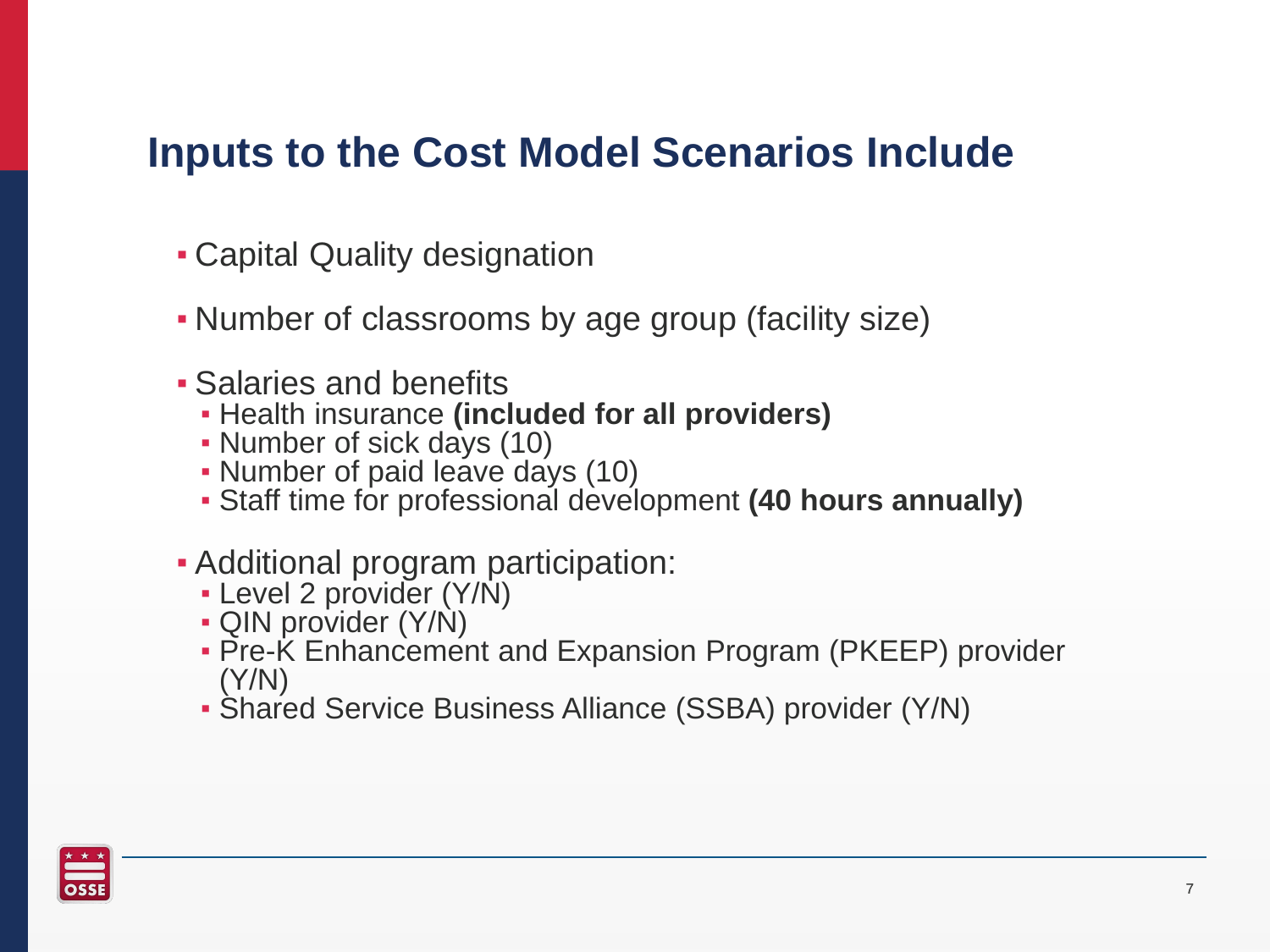# **Center-Based Staffing Assumptions**

| <b>Position Title</b>         | <b>Full Time Equivalent (FTE)</b>                           | <b>Variation by Quality</b><br><b>Designation</b> |
|-------------------------------|-------------------------------------------------------------|---------------------------------------------------|
| <b>Director</b>               | 1 FTE for $> 64$ children, 0.5<br>FTE under 64 children     | <b>All Designations</b>                           |
| <b>Assistant Director</b>     | 1 FTE for $> 94$ children, 0.5<br>FTE for under 94 children | <b>All Designations</b>                           |
| <b>Office Manager</b>         | $1$ FTE $> 94$ children                                     | <b>All Designations</b>                           |
| <b>Lead Teacher</b>           | 1 FTE per classroom                                         | <b>All Designations</b>                           |
| <b>Assistant Teacher</b>      | 1 FTE per classroom +<br>coverage                           | <b>All Designations</b>                           |
| <b>Floaters/Teacher Aides</b> | Varies depending on number<br>of classrooms                 | <b>All Designations</b>                           |
| <b>Janitor</b>                | 1 FTE for $> 64$ children, 0.5<br>FTE under 64 children     | <b>All Designations</b>                           |

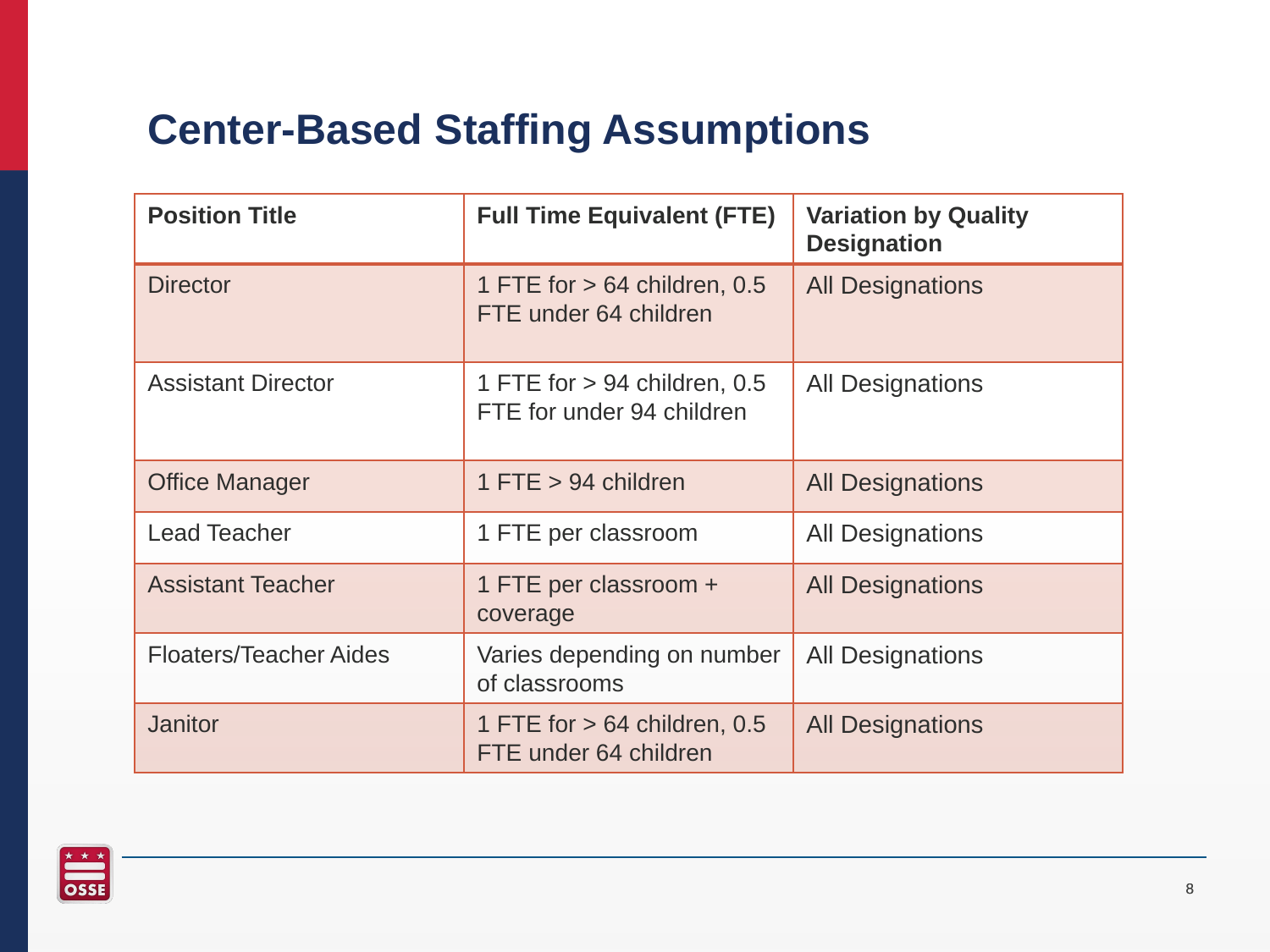# **Center-Based Salary Assumptions**

| <b>Position</b>                    | <b>Developing</b> | <b>Progressing</b> | <b>Quality</b> | <b>High-Quality</b> |
|------------------------------------|-------------------|--------------------|----------------|---------------------|
| <b>Director</b>                    | \$53,216          | \$66,520           | \$79,824       | \$93,128            |
| <b>Assistant Director</b>          | \$48,320          | \$57,984           | \$67,648       | \$67,648            |
| <b>Office Manager</b>              | \$42,608          | \$44,312           | \$51,129       | \$51,129            |
| <b>Lead Teacher</b>                | \$41,536          | \$43,424           | \$45,312       | \$50,976            |
| <b>Assistant</b><br><b>Teacher</b> | \$39,648          | \$41,536           | \$43,424       | \$43,424            |
| Floaters/Teacher<br>Aides          | \$31,616          | \$31,616           | \$31,616       | \$31,616            |
| Janitor                            | \$35,070          | \$35,070           | \$35,070       | \$35,070            |

- Updated salary with most recent data from the Bureau of Labor Statistics (BLS) Occupational Employment Statistics survey
- Assumes base of \$15.20/hour DC minimum wage (\$31,616 annually)
- Salaries represent the **average wages** of employees

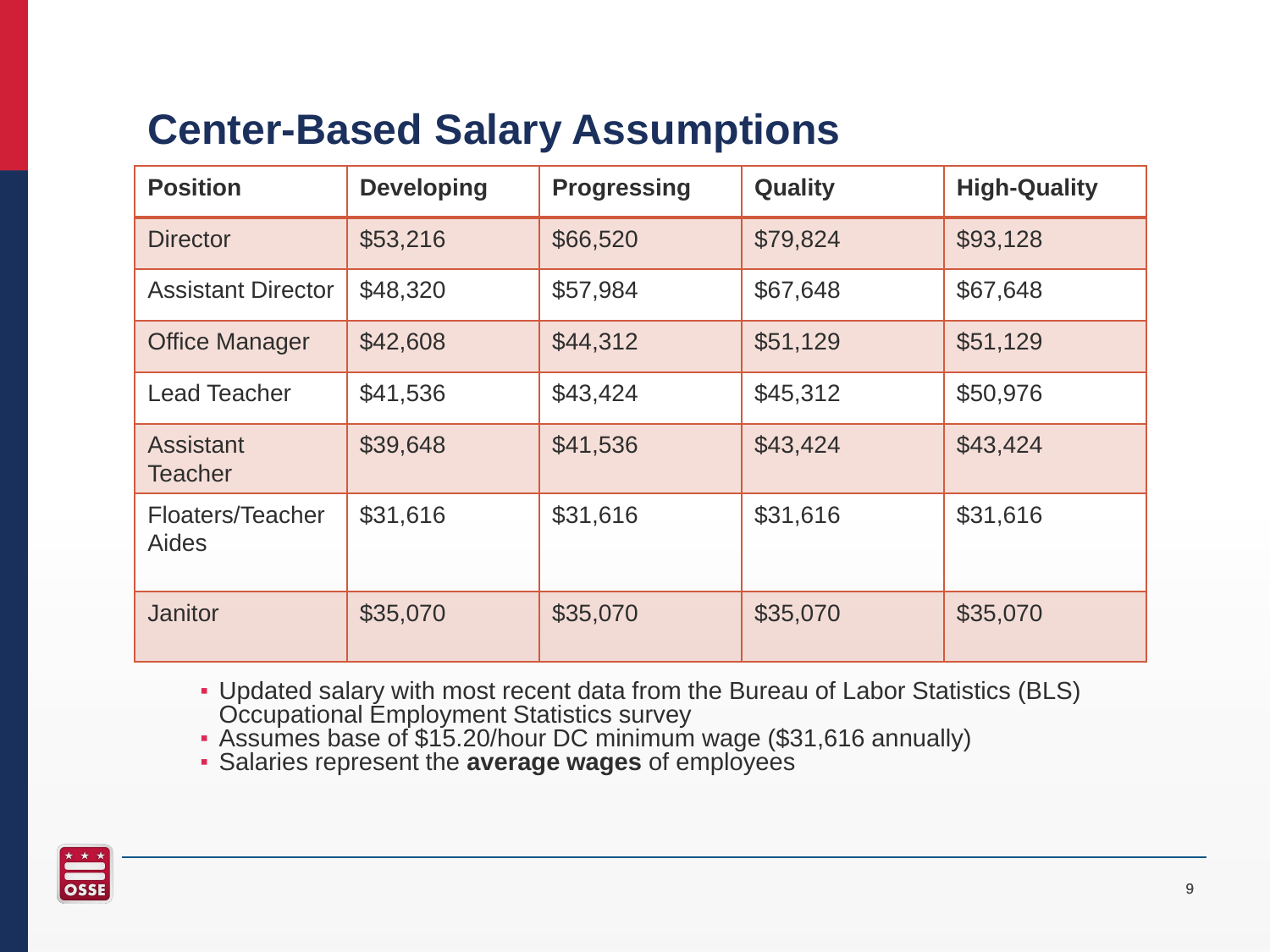### **Non-Personnel Assumptions**

- Applied Consumer Price Index (CPI) for 2019, 2020 and 2021 for curriculum, supplies, food, etc.
	- **2019 CPI: 2.3% increase**
	- **2020 CPI: 1.4% increase**
	- **2021 CPI: 0.8% increase**
- Fixed costs rent increased from \$42/sq ft to **\$50/sq ft**
- Additional expenses related to coronavirus (COVID-19)
	- Number of cleanings per month (at \$500/per cleaning)
	- **Estimated cost of additional sanitation supplies**

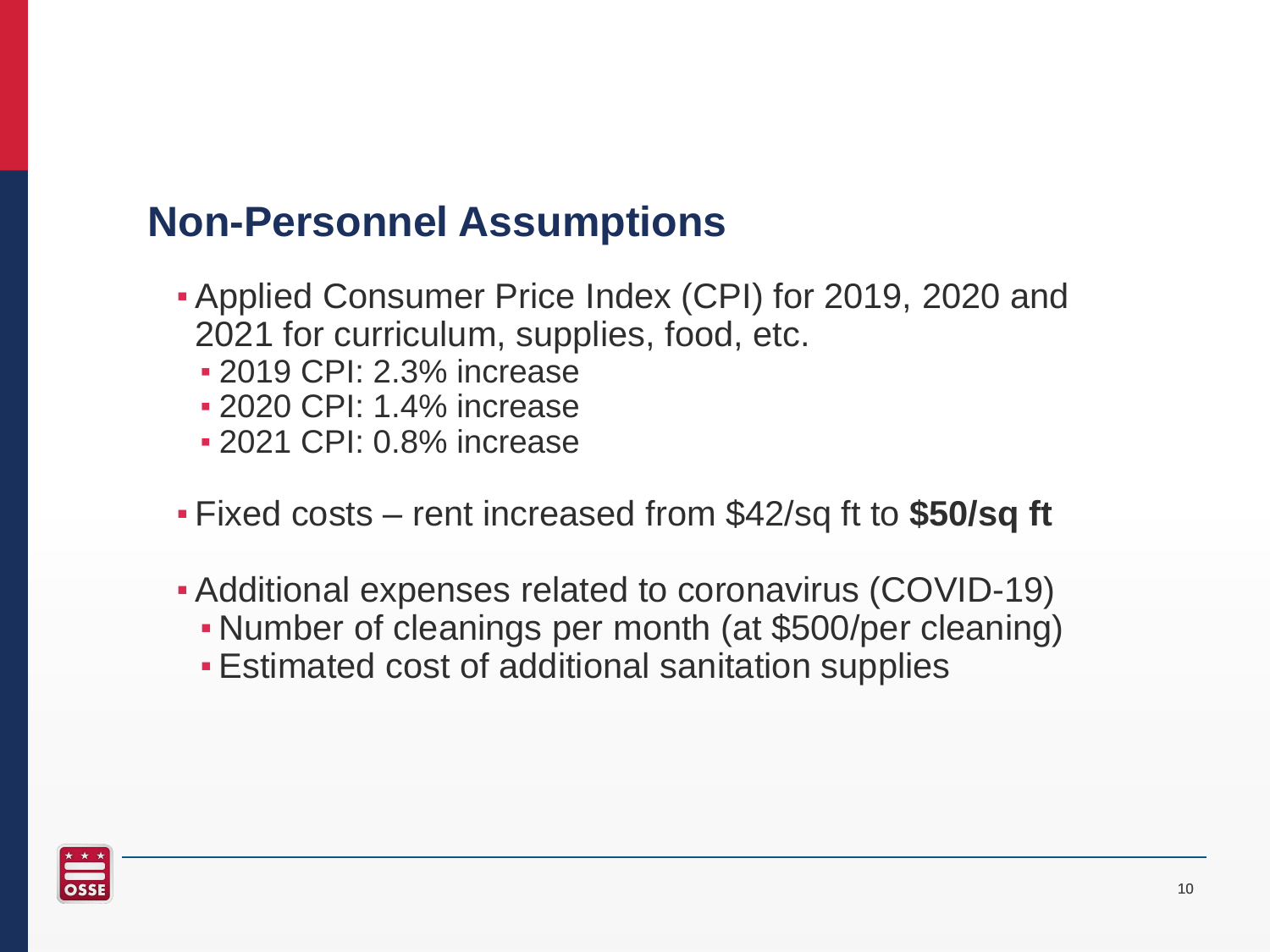#### **Revenue Inputs**

- **· Subsidy revenue**
- **Parent co-pays**
- **Private pay tuition**
- **PKEEP allocation, including at-risk funding**
- Considers full daily reimbursement rate for Level 2 and SSBA members
- Child and Adult Care Food Program (CACFP)

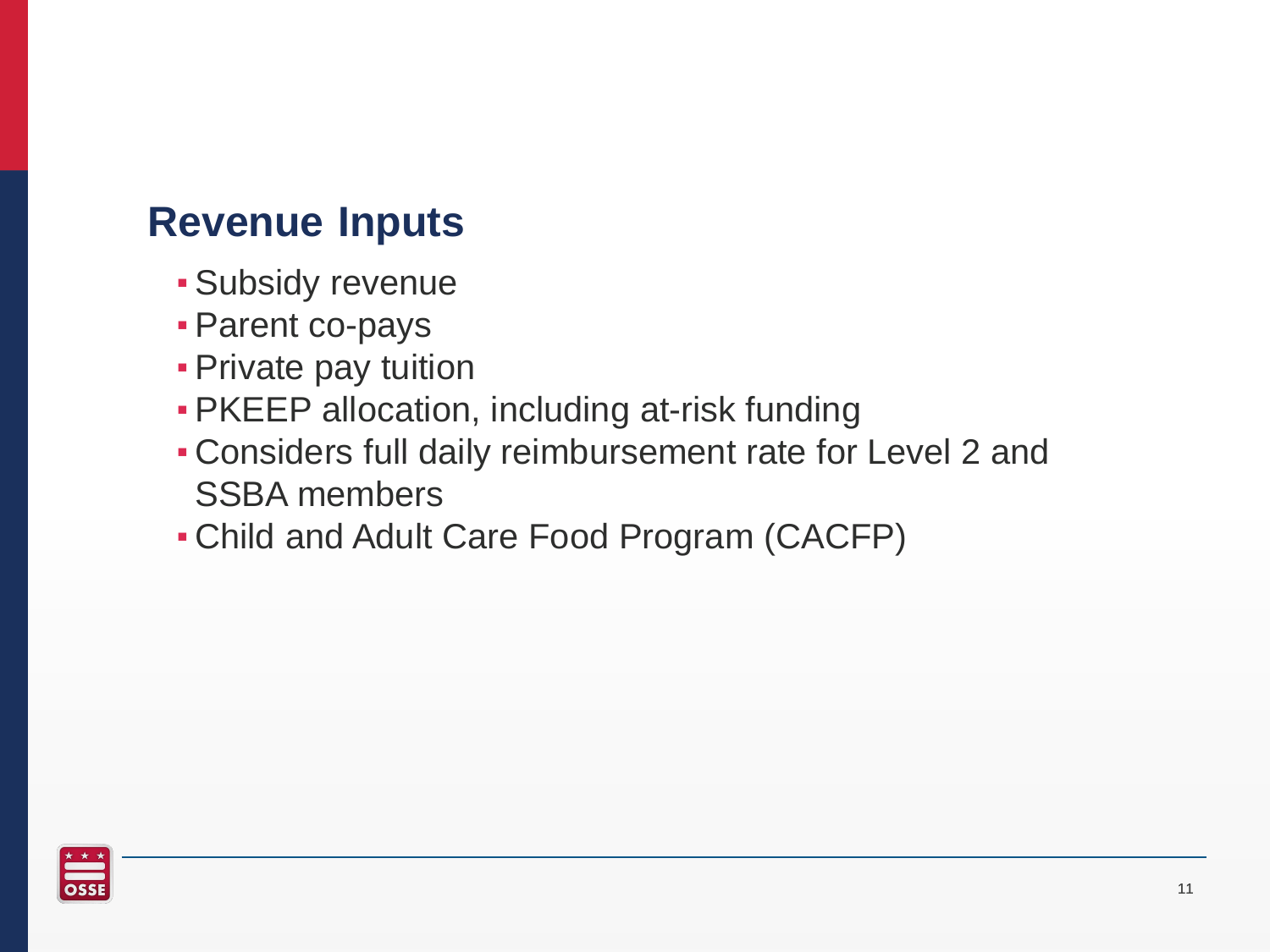# **Operating Assumptions**

- **Applied to estimated revenue**
- **Enrollment efficiency** 
	- **Assume 85 or 90 percent**
- **Percentage of uncollected tuition** 
	- **Assume 3 percent uncollected**

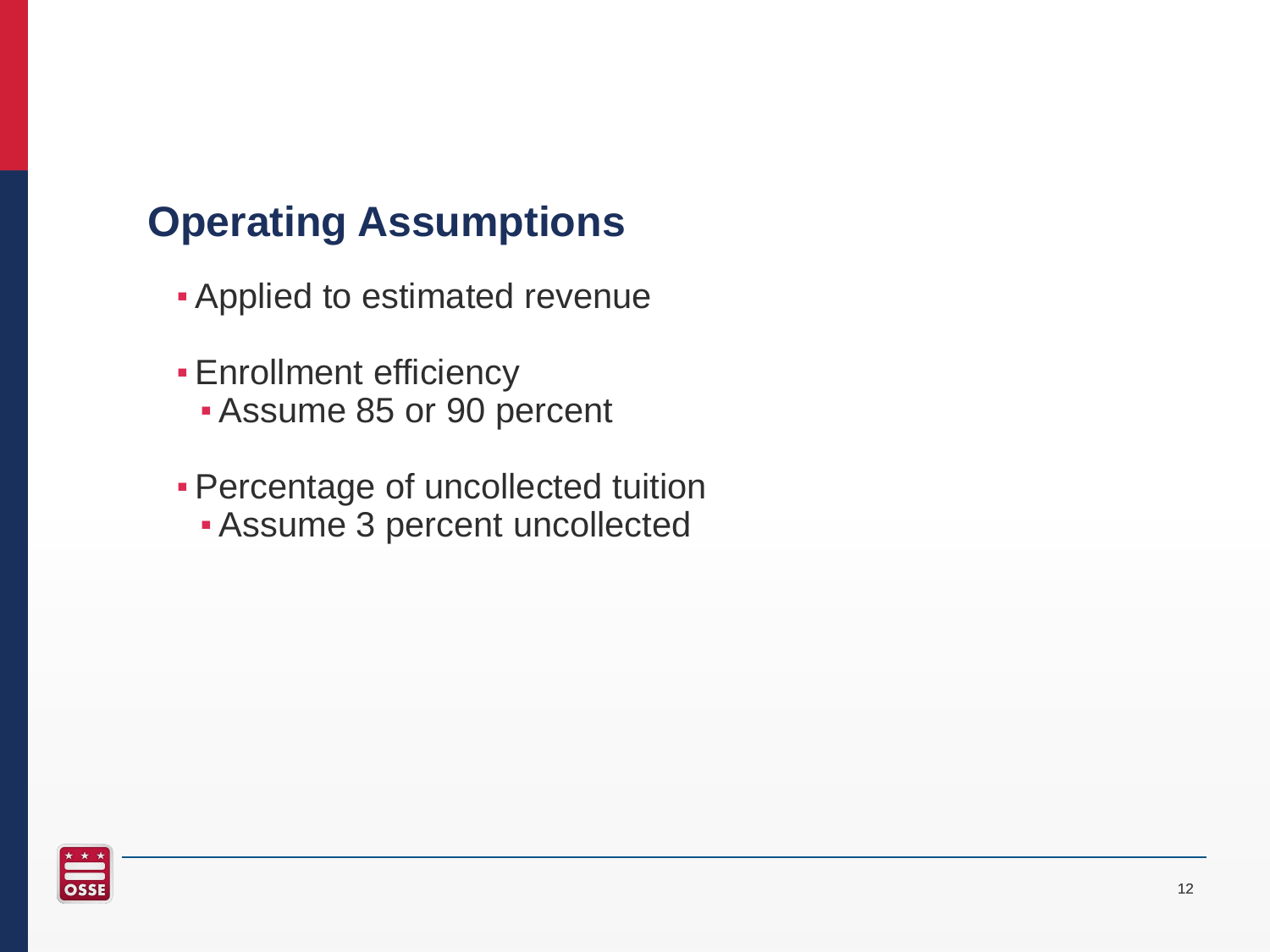#### **Home-Based Model Operating Assumptions**

- •Model assumes six children enrolled in a child development home and nine children enrolled in an expanded home
- •Can run scenarios to show effect of participation in the QIN or SSBA

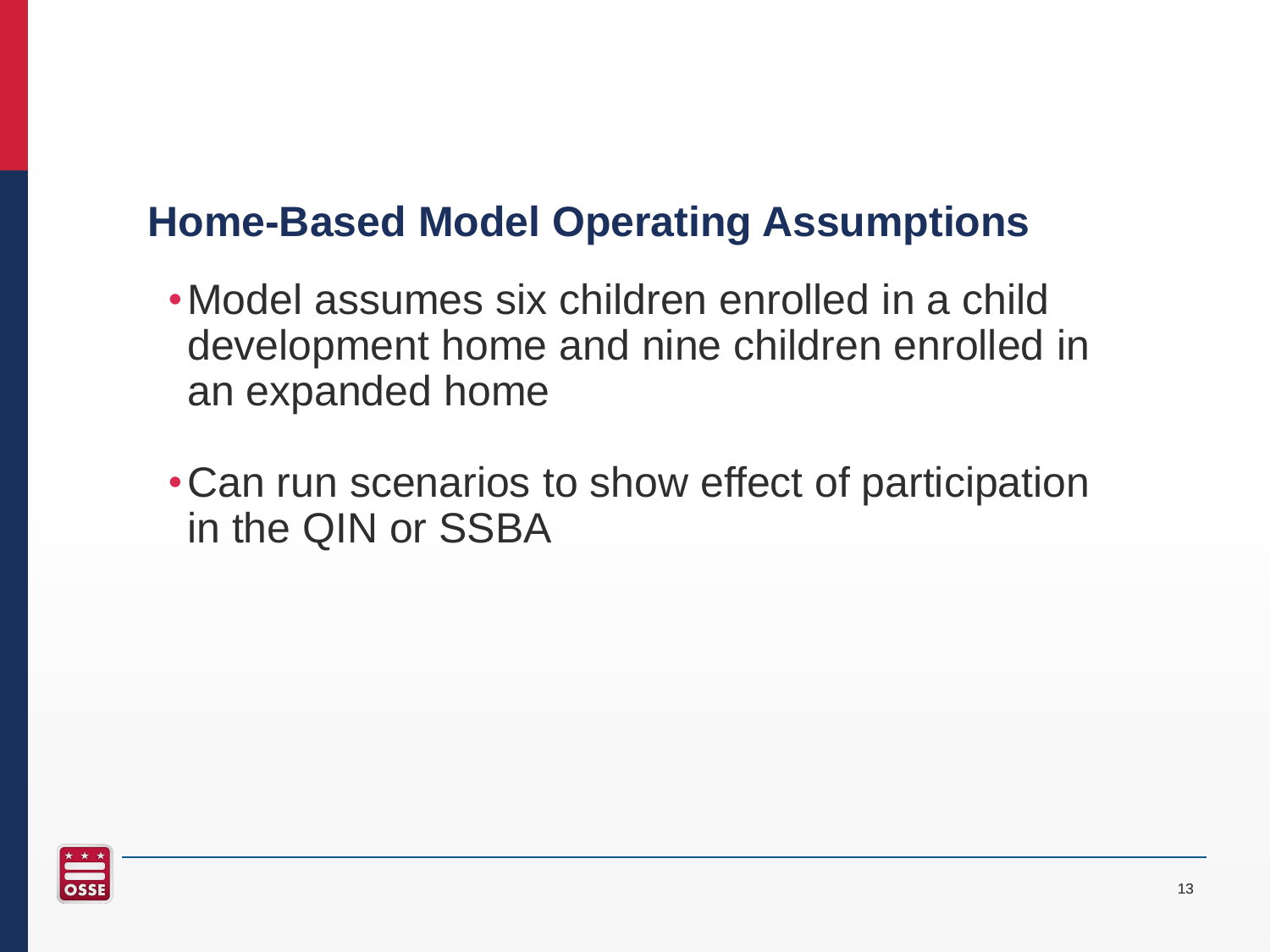#### **Home-Based Model Changes from 2018**

- •Included personnel expenditures for the provider/lead teacher for all homes and expanded homes
- •Included personnel expenditures for an assistant teacher and floater for expanded homes

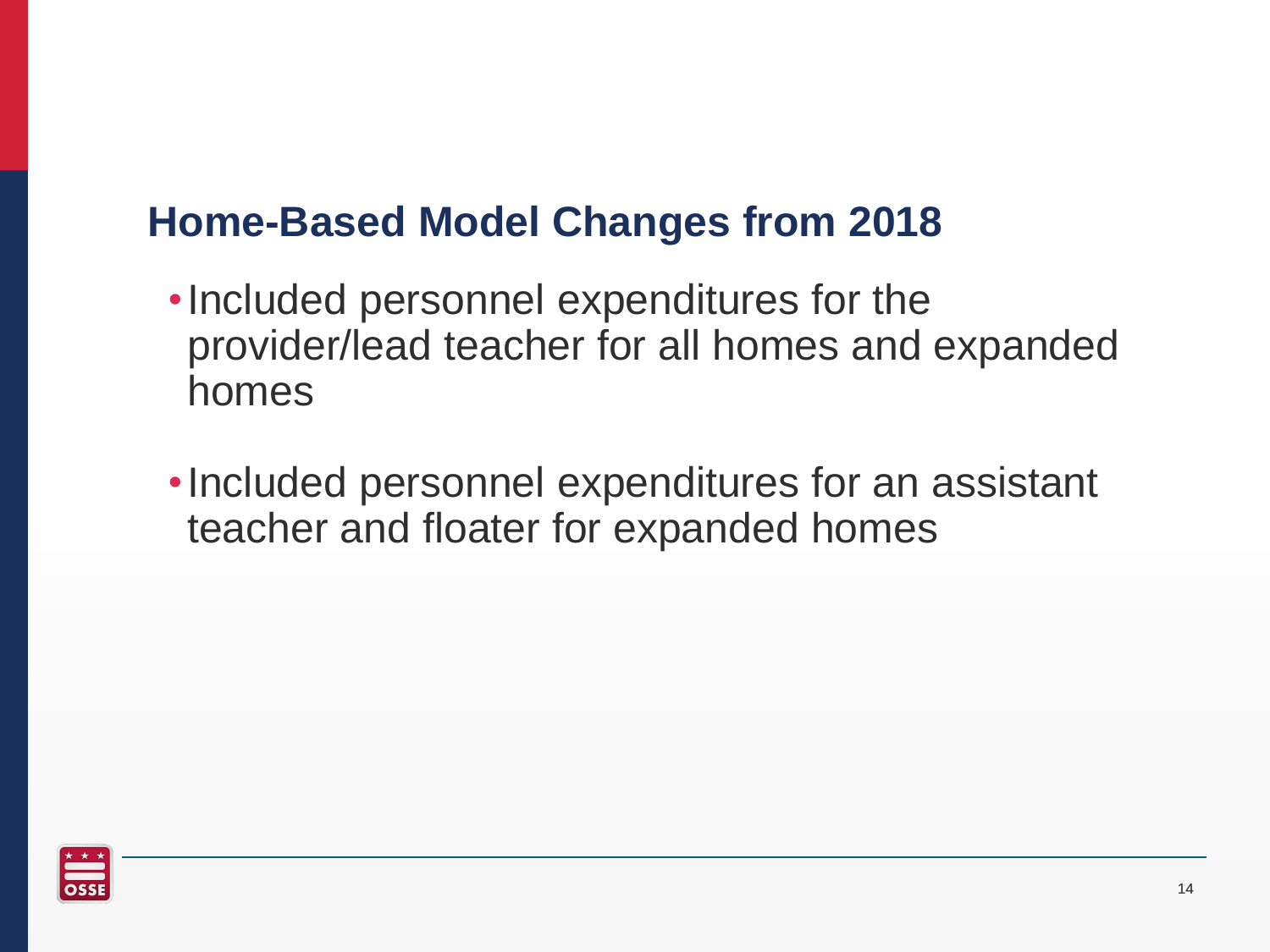# **Home Staffing Assumptions**

| <b>Position</b>              | <b>Child Development</b><br>Home | <b>Child Development</b><br><b>Expanded Home</b> |
|------------------------------|----------------------------------|--------------------------------------------------|
| <b>Provider/Lead Teacher</b> | 1 FTE                            | 1 FTE                                            |
| <b>Assistant Teacher</b>     |                                  | 1 FTE                                            |
| <b>Floater/Teacher Aide</b>  |                                  | 1 FTE                                            |
| <b>Substitute</b>            | Varies by quality<br>designation | Varies by quality<br>designation                 |

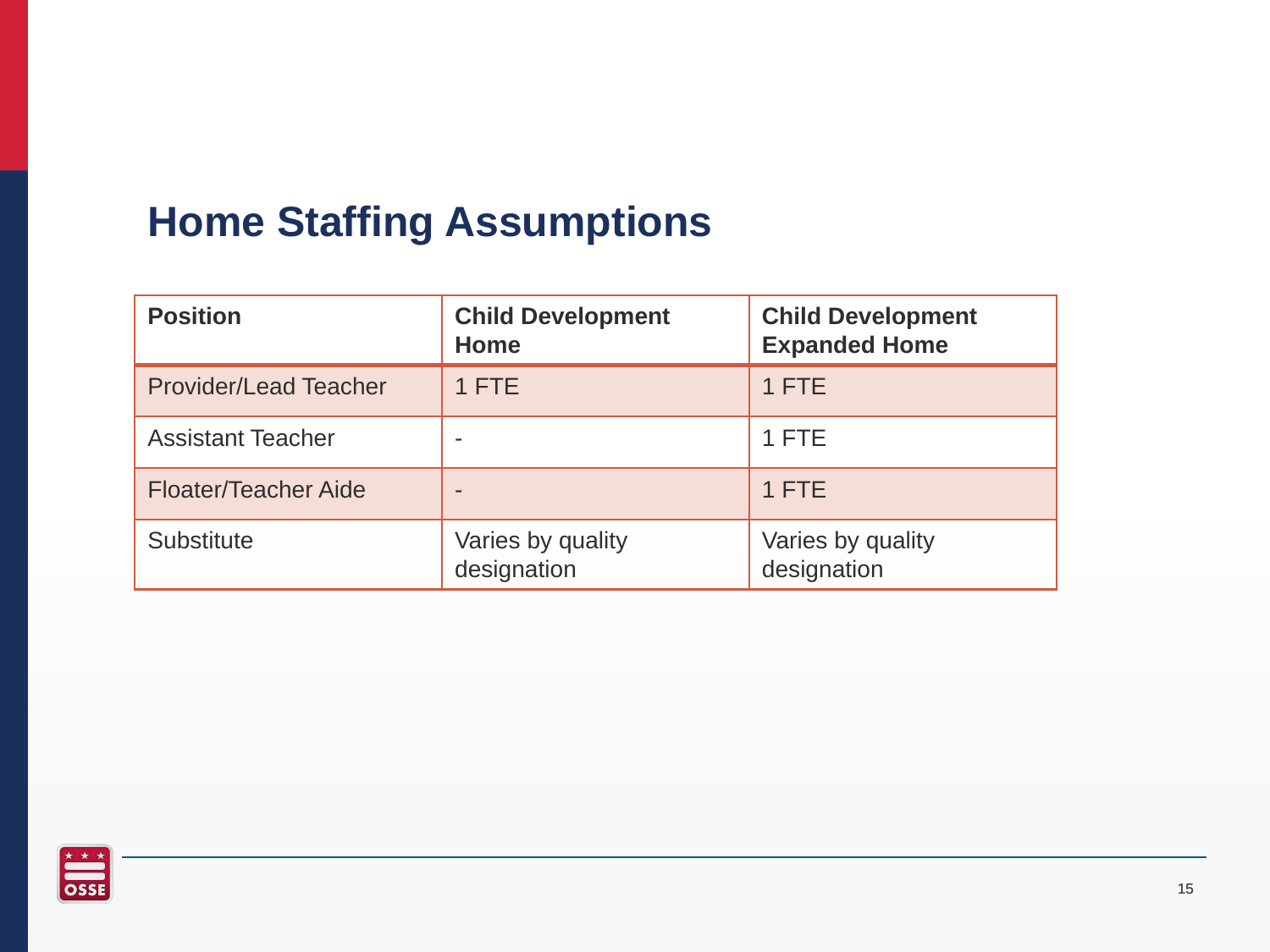# **Home Salary Assumptions**

| <b>Position</b>                 | <b>Developing</b> | <b>Progressing</b> | Quality  | <b>High-Quality</b> |
|---------------------------------|-------------------|--------------------|----------|---------------------|
| Provider/Lead<br><b>Teacher</b> | \$41,536          | \$43,424           | \$45,312 | \$50,976            |
| Assistant<br>Teacher            | \$39,648          | \$41,536           | \$43,424 | \$43,424            |
| Floater/Teacher<br>Aide         | \$31,616          | \$31,616           | \$31,616 | \$31,616            |
| <b>Substitute</b>               | \$31,616          | \$31,616           | \$31,616 | \$31,616            |

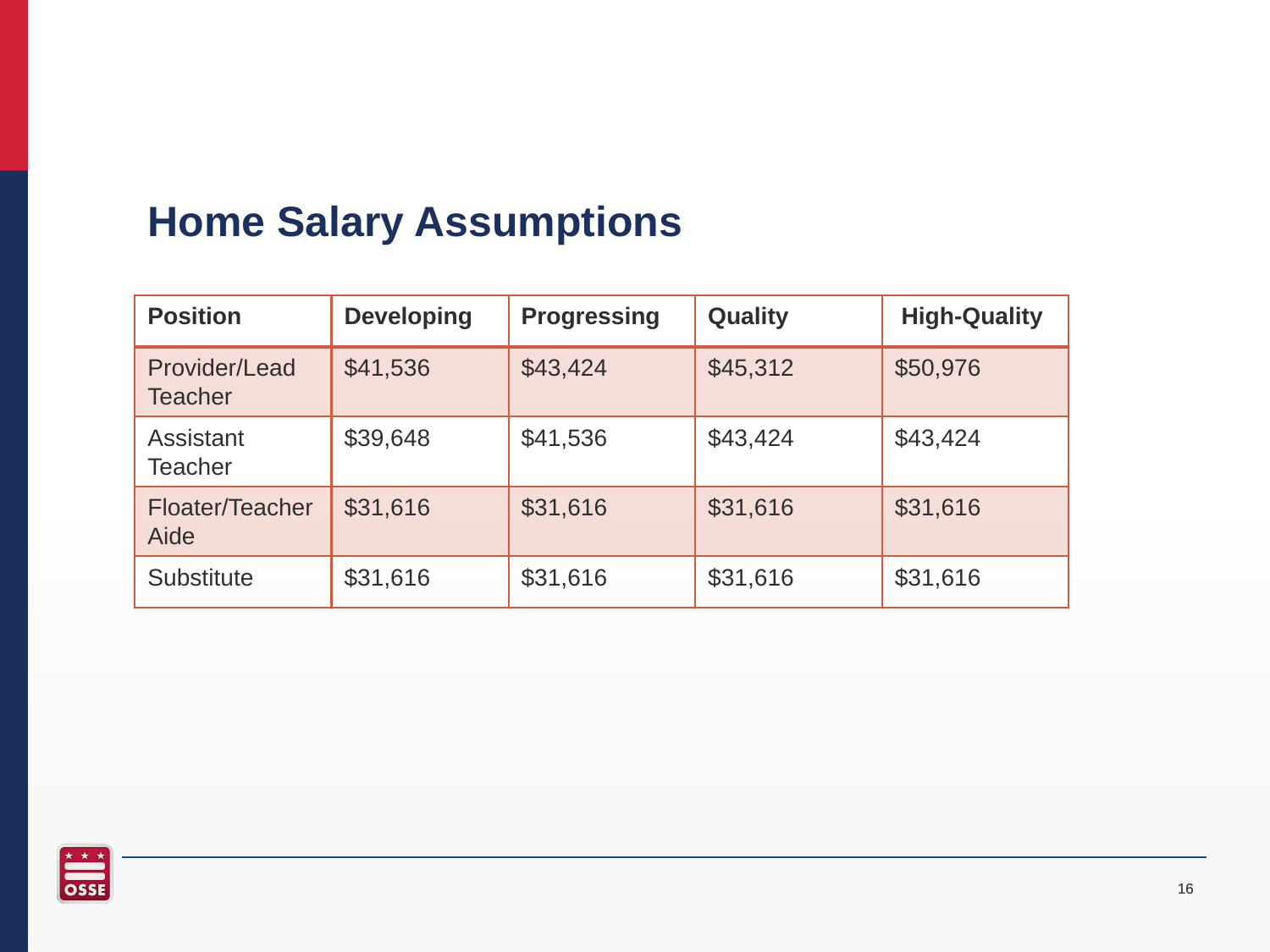# **Key Takeaways**

- •Current rates for High-Quality Capital Quality designation and school-age care are close to or meeting the cost of care
- •Increased compensation for lead teachers and assistant teachers has driven an overall increase in expenditures/costs for child care programs

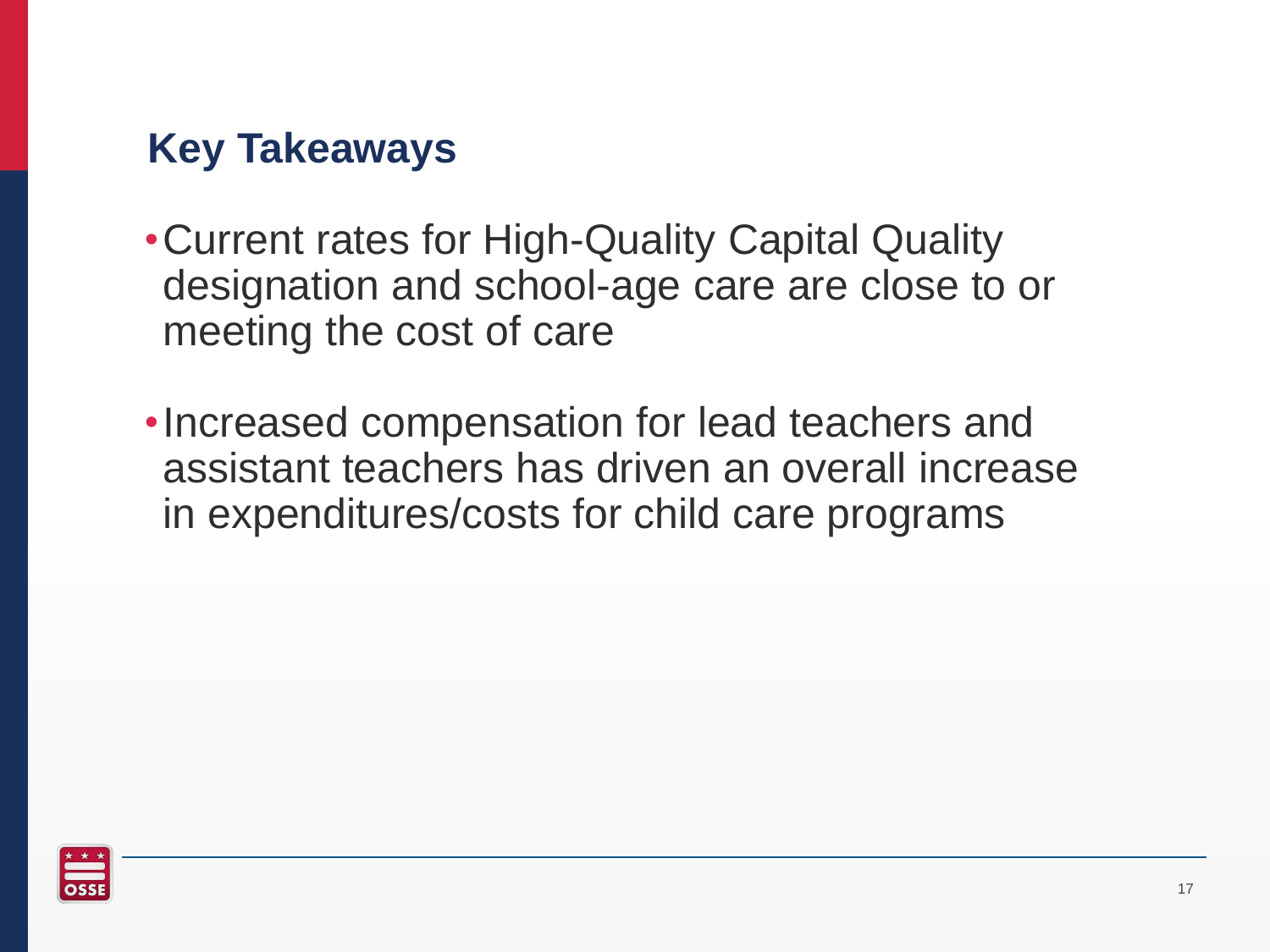#### **Current Rates Are Meeting the Cost of Care for High-Quality Child Care Centers**

| 2021 Annual Cost of     | 2021 Daily Cost of      | <b>Current High-Quality</b> |
|-------------------------|-------------------------|-----------------------------|
| <b>Care for a High-</b> | <b>Care for a High-</b> | <b>Subsidy</b>              |
| <b>Quality Center</b>   | <b>Quality Center</b>   | <b>Reimbursement Rate</b>   |
| \$24,239                | \$93.23                 | \$93.91                     |

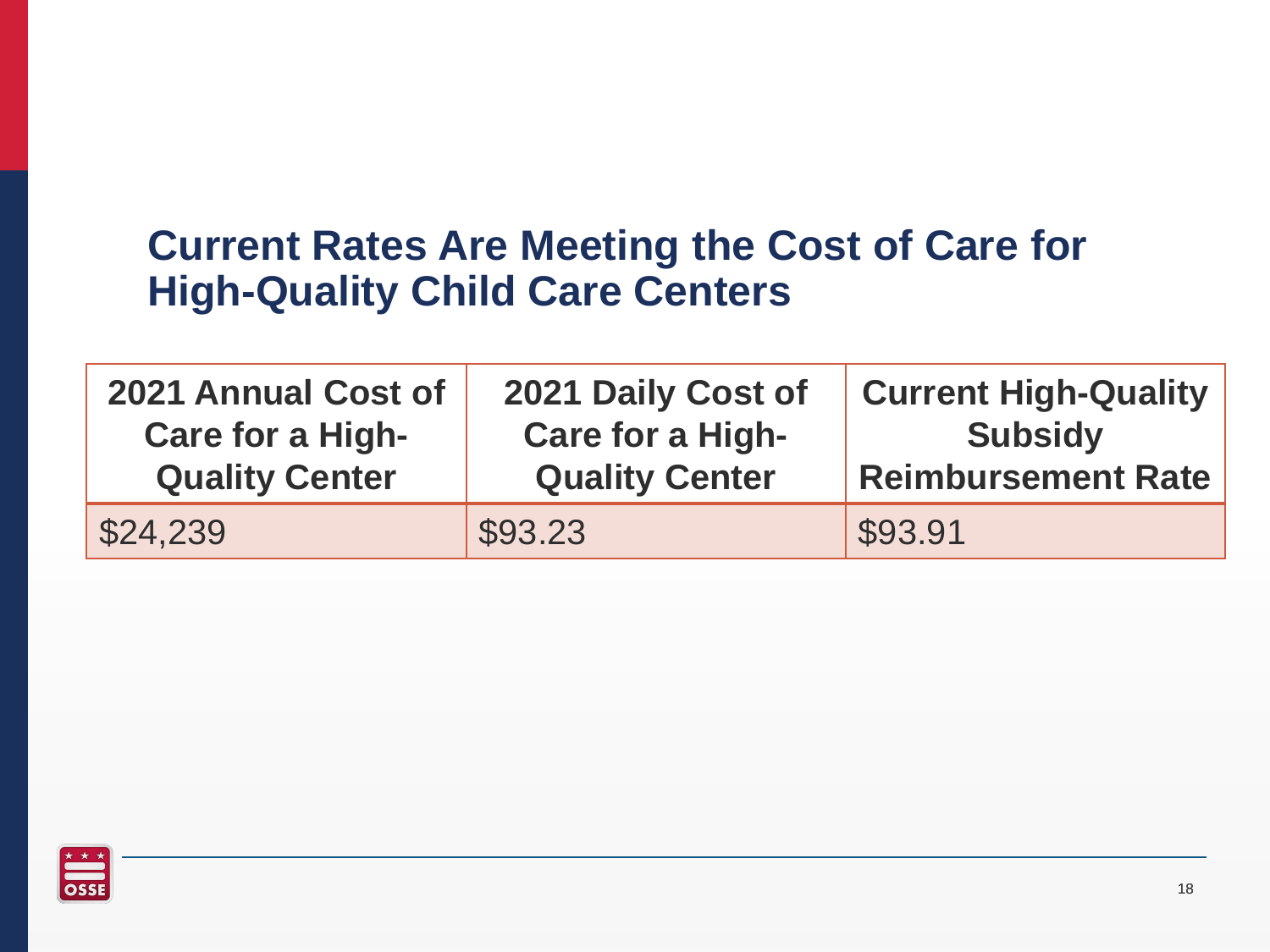#### **Current Rates Are Meeting the Cost of Care for School-Age Children Enrolled in Subsidy**

| 2021 Annual Cost of       | 2021 Daily Cost of        | <b>Current School-Age</b> |
|---------------------------|---------------------------|---------------------------|
| <b>Care for a School-</b> | <b>Care for a School-</b> | <b>Subsidy</b>            |
| <b>Age Child</b>          | <b>Age Child</b>          | <b>Reimbursement Rate</b> |
| \$9,840                   | \$37.85                   | \$36.06                   |

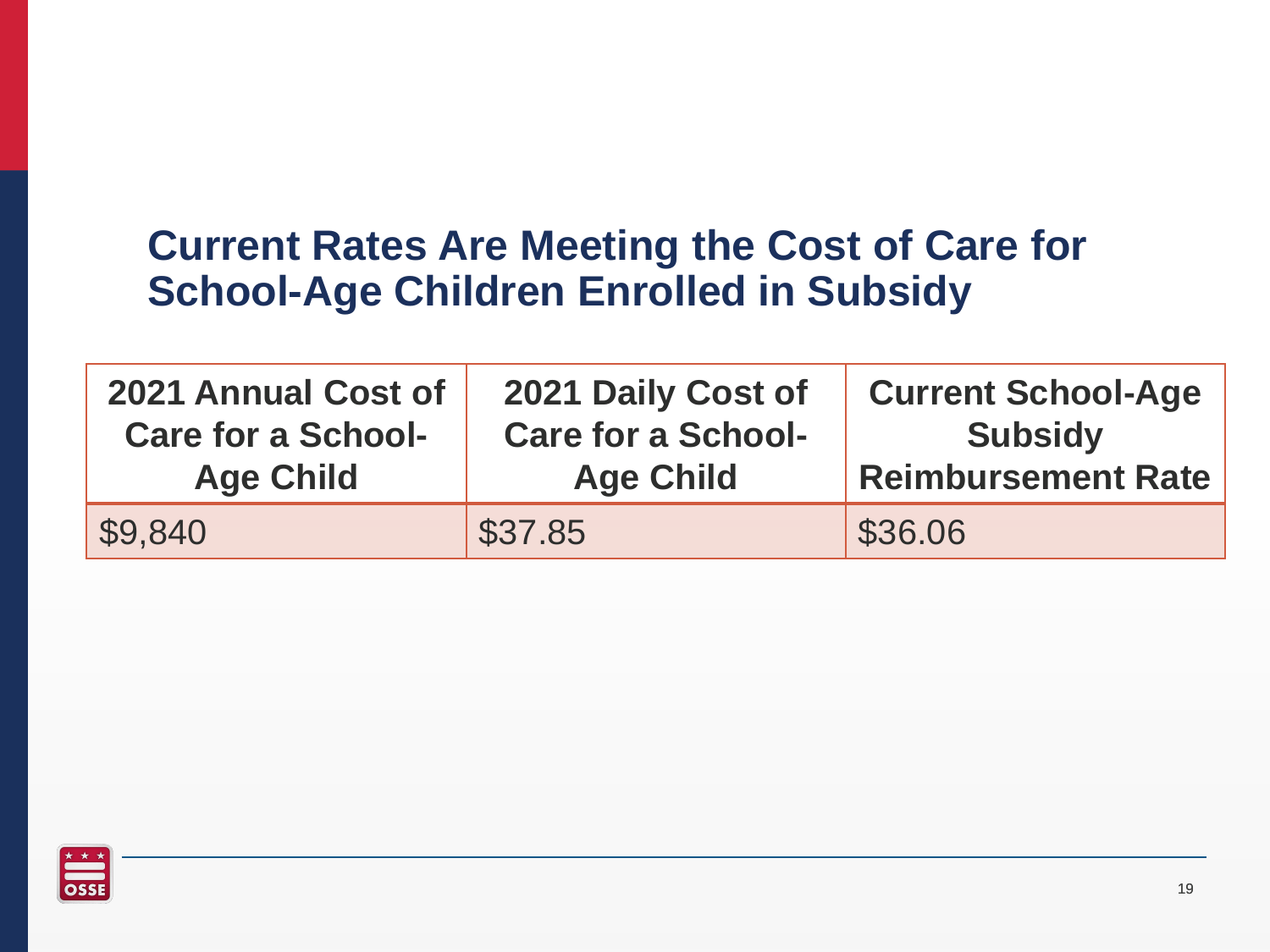#### **Estimated Annual Expenditures By Capital Quality Designation**



- Scenario is for a center with five classrooms and 64 children
- Average increase is \$193k, attributable to increased personnel costs

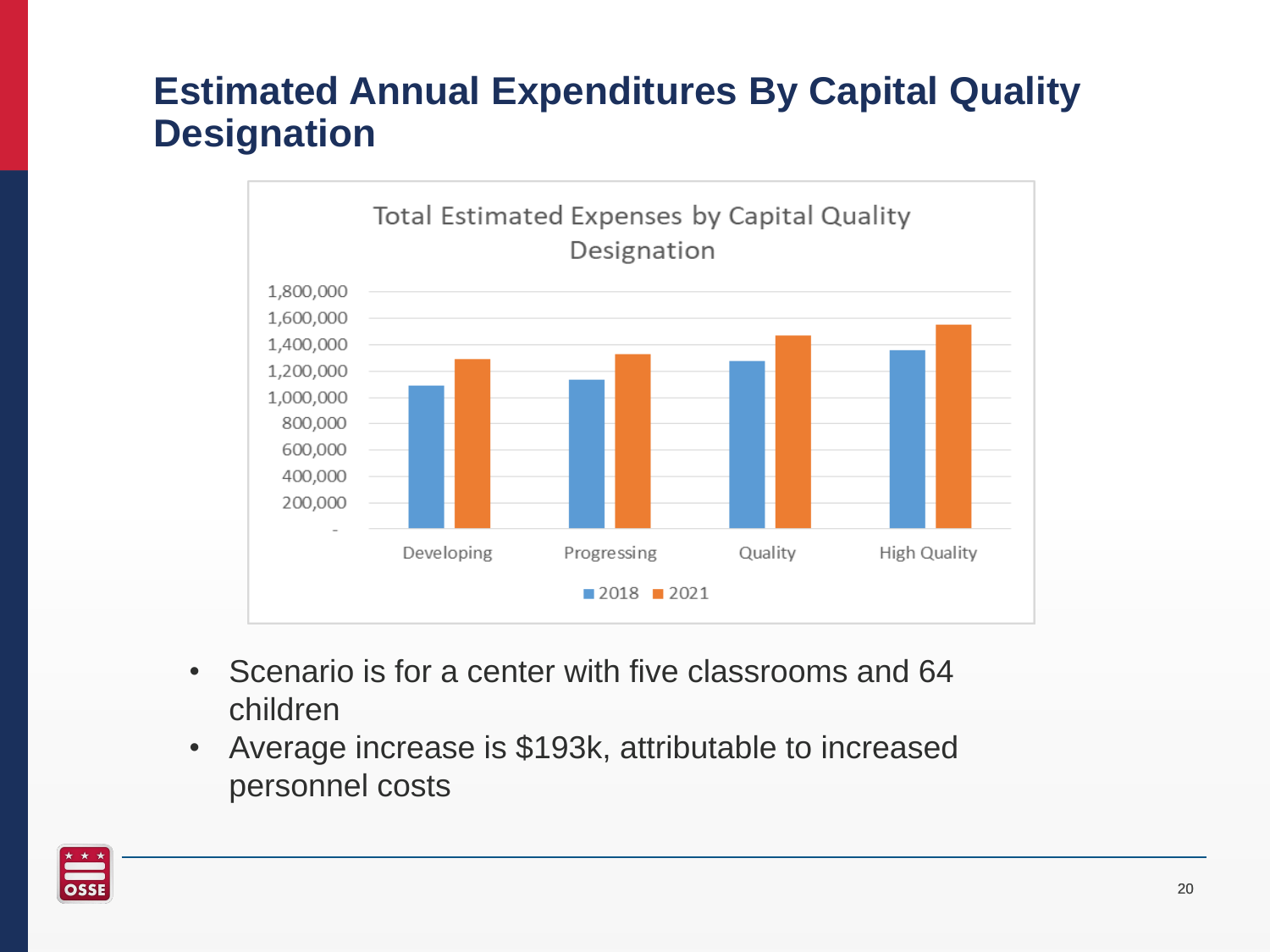#### **Comparison of Lead Teacher Salaries from 2018 to 2021**



- 2018 BLS child care worker salary for Washington, DC was \$29,450
- 2021 BLS child care worker salary for Washington, DC is \$37,760, an increase of \$8,310

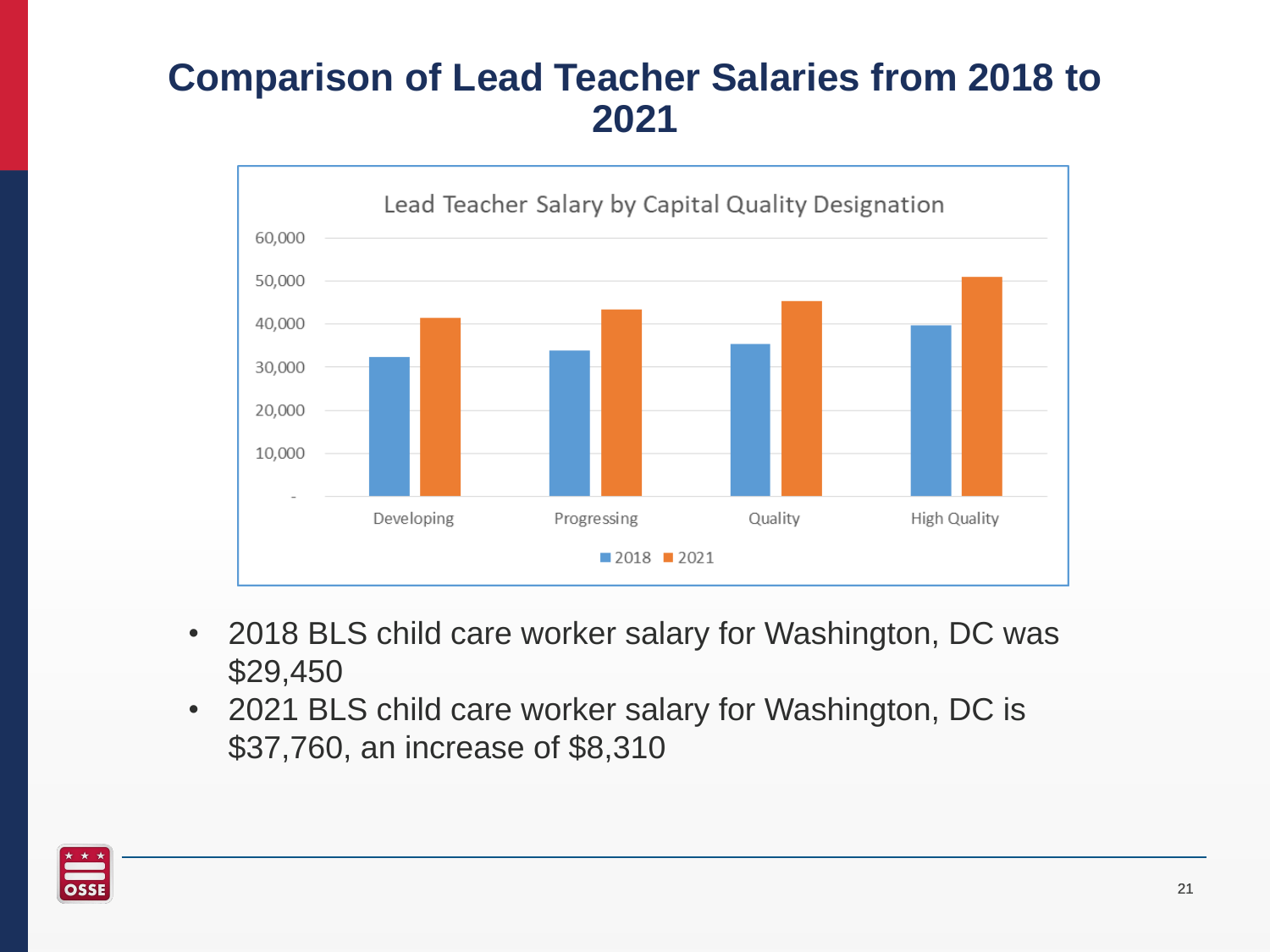## **Average Cost of Care for Child Care Centers**

| <b>Capital Quality</b><br><b>Designation</b> | <b>Average Cost of Care</b><br>(annual) | <b>Daily Cost of Care</b> |
|----------------------------------------------|-----------------------------------------|---------------------------|
| Developing                                   | \$20,132                                | \$77.43                   |
| Progressing                                  | \$20,801                                | \$80.00                   |
| Quality                                      | \$22,919                                | \$88.15                   |
| <b>High-Quality</b>                          | \$24,239                                | \$93.23                   |

Notes:

- Average cost of care is based on five classrooms and 64 children enrolled
- Average cost of care is an annual estimate
- Daily estimates can be calculated by dividing the estimated annual cost of care by 260 days